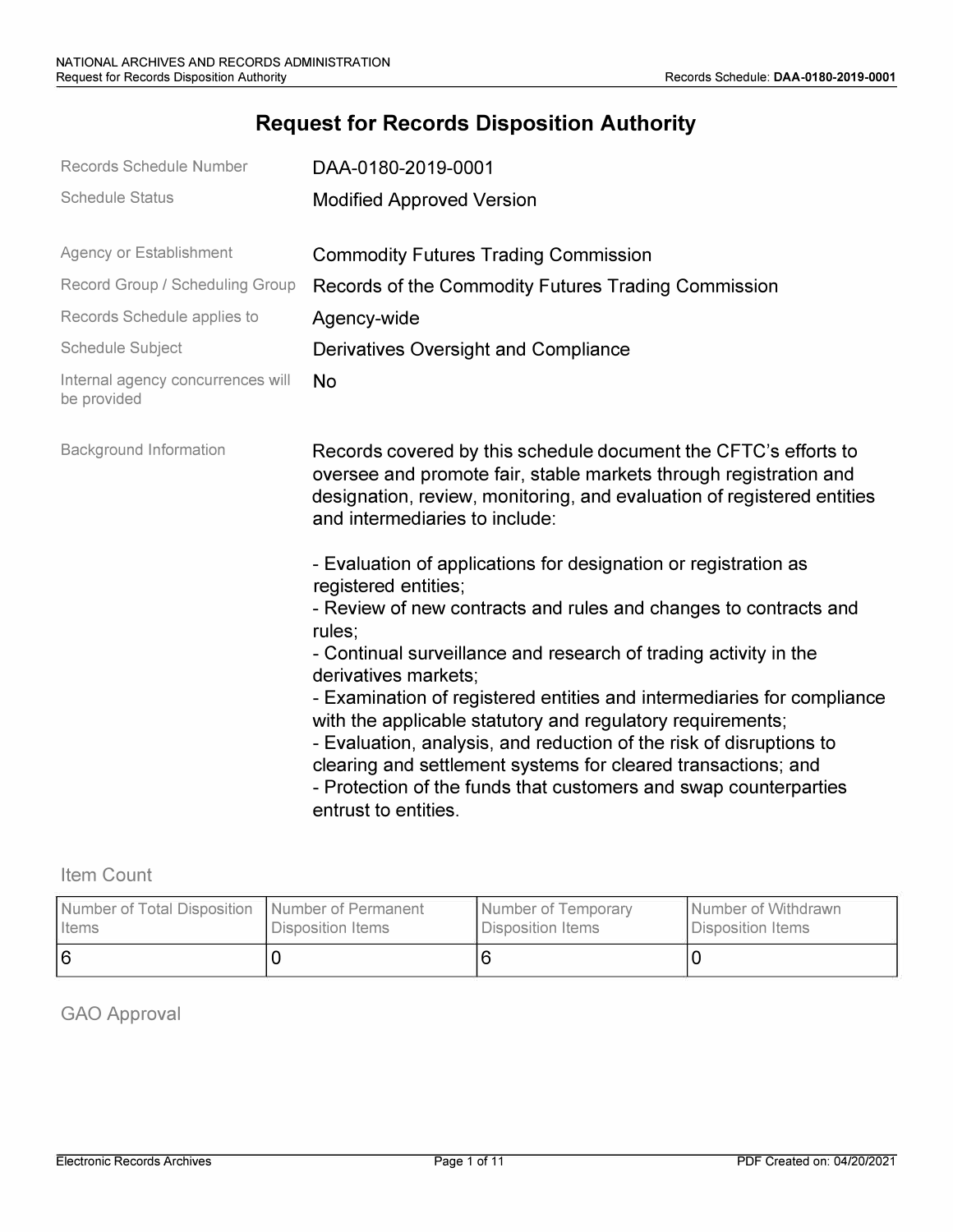# **Outline of Records Schedule Items for DAA-0180-2019-0001**

| Sequence Number |                                                                                                              |
|-----------------|--------------------------------------------------------------------------------------------------------------|
|                 | <b>Registration of Entities</b><br>Disposition Authority Number: DAA-0180-2019-0001-0001                     |
|                 | <b>Continued Financial and Compliance Oversight</b><br>Disposition Authority Number: DAA-0180-2019-0001-0002 |
| 3               | Economic Research and Risk Oversight<br>Disposition Authority Number: DAA-0180-2019-0001-0003                |
|                 | Criteria, Metrics, and Formulas<br>Disposition Authority Number: DAA-0180-2019-0001-0004                     |
| 5               | <b>Risk Rankings</b><br>Disposition Authority Number: DAA-0180-2019-0001-0005                                |
| 6               | <b>Transaction Oversight and Reporting</b><br>Disposition Authority Number: DAA-0180-2019-0001-0006          |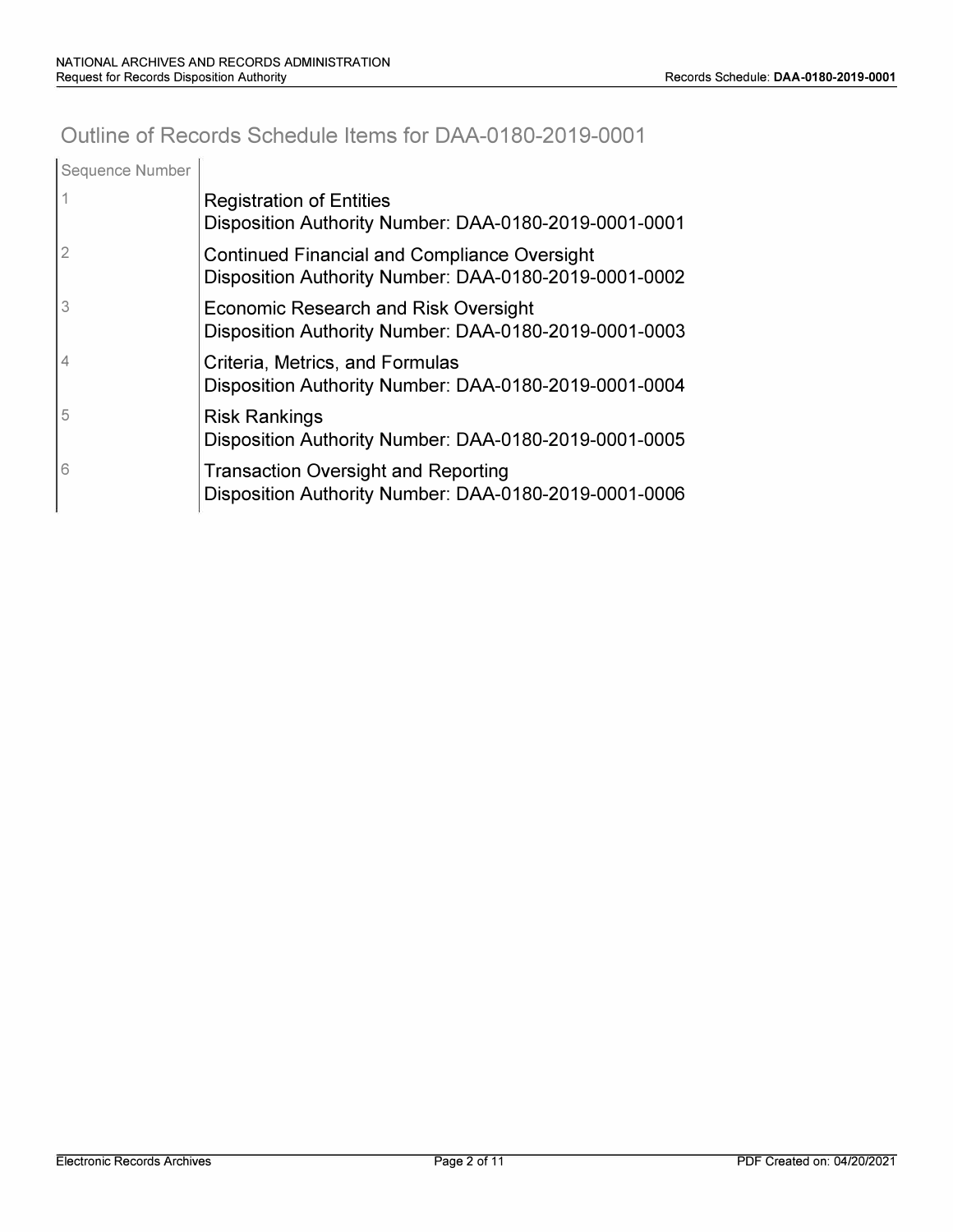# **Records Schedule Items**

| Sequence Number                    |                                                                                                                                                                                                                                                                                                                                                                                                                                                                                                                                                                                                                                                                                                                                                                                                                                                                                                                                                                                                                                                                                                                                                                                                                                                                                                                                                                                                                                                                                                                                                                           |                                                                                            |                            |  |  |
|------------------------------------|---------------------------------------------------------------------------------------------------------------------------------------------------------------------------------------------------------------------------------------------------------------------------------------------------------------------------------------------------------------------------------------------------------------------------------------------------------------------------------------------------------------------------------------------------------------------------------------------------------------------------------------------------------------------------------------------------------------------------------------------------------------------------------------------------------------------------------------------------------------------------------------------------------------------------------------------------------------------------------------------------------------------------------------------------------------------------------------------------------------------------------------------------------------------------------------------------------------------------------------------------------------------------------------------------------------------------------------------------------------------------------------------------------------------------------------------------------------------------------------------------------------------------------------------------------------------------|--------------------------------------------------------------------------------------------|----------------------------|--|--|
| 1                                  | <b>Registration of Entities</b>                                                                                                                                                                                                                                                                                                                                                                                                                                                                                                                                                                                                                                                                                                                                                                                                                                                                                                                                                                                                                                                                                                                                                                                                                                                                                                                                                                                                                                                                                                                                           |                                                                                            |                            |  |  |
|                                    | <b>Disposition Authority Number</b><br>DAA-0180-2019-0001-0001                                                                                                                                                                                                                                                                                                                                                                                                                                                                                                                                                                                                                                                                                                                                                                                                                                                                                                                                                                                                                                                                                                                                                                                                                                                                                                                                                                                                                                                                                                            |                                                                                            |                            |  |  |
|                                    | Documents the submission, review, and approval of applications and related<br>amendments for registration or designation as registered entities or intermediaries,<br>in accordance with the Commodity Exchange Act (CEA) and Commission<br>regulations. Systems that store these records include but are not limited to<br>Background Affiliation Status Information Center (BASIC), Electronic Filing Cabinet<br>(EFC), Fitness Image, Online Registration System (ORS), and the Fingerprint<br>system. Examples include but are not limited to: - Applications for registration and<br>designation, including entities representing foreign registrants. - Documentation<br>submitted during registration that provides evidence of compliance with core<br>principles. - Requests for exemption or exception from registration. - Requests or<br>applications for vacation of or withdrawal from registration. - Decision memoranda<br>and supporting documentation. - Draft Commission orders and work product<br>related to review of the application. - Registration fitness investigations, including<br>investigative reports describing disciplinary history for applicants subject to<br>investigation or litigation. Also includes any correspondence, interoffice memos,<br>reports, studies, and related material dealing with exchange disciplinary actions.<br>- Significant correspondence with the applicant about its application and exhibits.<br>- Directories and listings, or any related tracking lists or indexes that support this<br>function. |                                                                                            |                            |  |  |
|                                    | <b>Final Disposition</b>                                                                                                                                                                                                                                                                                                                                                                                                                                                                                                                                                                                                                                                                                                                                                                                                                                                                                                                                                                                                                                                                                                                                                                                                                                                                                                                                                                                                                                                                                                                                                  | Temporary                                                                                  |                            |  |  |
|                                    | Item Status                                                                                                                                                                                                                                                                                                                                                                                                                                                                                                                                                                                                                                                                                                                                                                                                                                                                                                                                                                                                                                                                                                                                                                                                                                                                                                                                                                                                                                                                                                                                                               | Active                                                                                     |                            |  |  |
|                                    | Is this item media neutral?                                                                                                                                                                                                                                                                                                                                                                                                                                                                                                                                                                                                                                                                                                                                                                                                                                                                                                                                                                                                                                                                                                                                                                                                                                                                                                                                                                                                                                                                                                                                               | Yes                                                                                        |                            |  |  |
|                                    | Do any of the records covered<br>by this item currently exist in<br>electronic format(s) other than e-<br>mail and word processing?                                                                                                                                                                                                                                                                                                                                                                                                                                                                                                                                                                                                                                                                                                                                                                                                                                                                                                                                                                                                                                                                                                                                                                                                                                                                                                                                                                                                                                       | Yes                                                                                        |                            |  |  |
|                                    | Do any of the records covered<br>by this item exist as structured<br>electronic data?                                                                                                                                                                                                                                                                                                                                                                                                                                                                                                                                                                                                                                                                                                                                                                                                                                                                                                                                                                                                                                                                                                                                                                                                                                                                                                                                                                                                                                                                                     | Yes                                                                                        |                            |  |  |
|                                    | <b>Manual Citation</b>                                                                                                                                                                                                                                                                                                                                                                                                                                                                                                                                                                                                                                                                                                                                                                                                                                                                                                                                                                                                                                                                                                                                                                                                                                                                                                                                                                                                                                                                                                                                                    |                                                                                            | <b>Manual Title</b>        |  |  |
|                                    | 310                                                                                                                                                                                                                                                                                                                                                                                                                                                                                                                                                                                                                                                                                                                                                                                                                                                                                                                                                                                                                                                                                                                                                                                                                                                                                                                                                                                                                                                                                                                                                                       |                                                                                            |                            |  |  |
|                                    | <b>GRS or Superseded Authority</b><br>Citation                                                                                                                                                                                                                                                                                                                                                                                                                                                                                                                                                                                                                                                                                                                                                                                                                                                                                                                                                                                                                                                                                                                                                                                                                                                                                                                                                                                                                                                                                                                            | N1-180-00-001 / 504<br>N1-180-00-001 / 505<br>N1-180-00-001 / 507<br>N1-180-00-001 / 518/a |                            |  |  |
| <b>Electronic Records Archives</b> |                                                                                                                                                                                                                                                                                                                                                                                                                                                                                                                                                                                                                                                                                                                                                                                                                                                                                                                                                                                                                                                                                                                                                                                                                                                                                                                                                                                                                                                                                                                                                                           | Page 3 of 11                                                                               | PDF Created on: 04/20/2021 |  |  |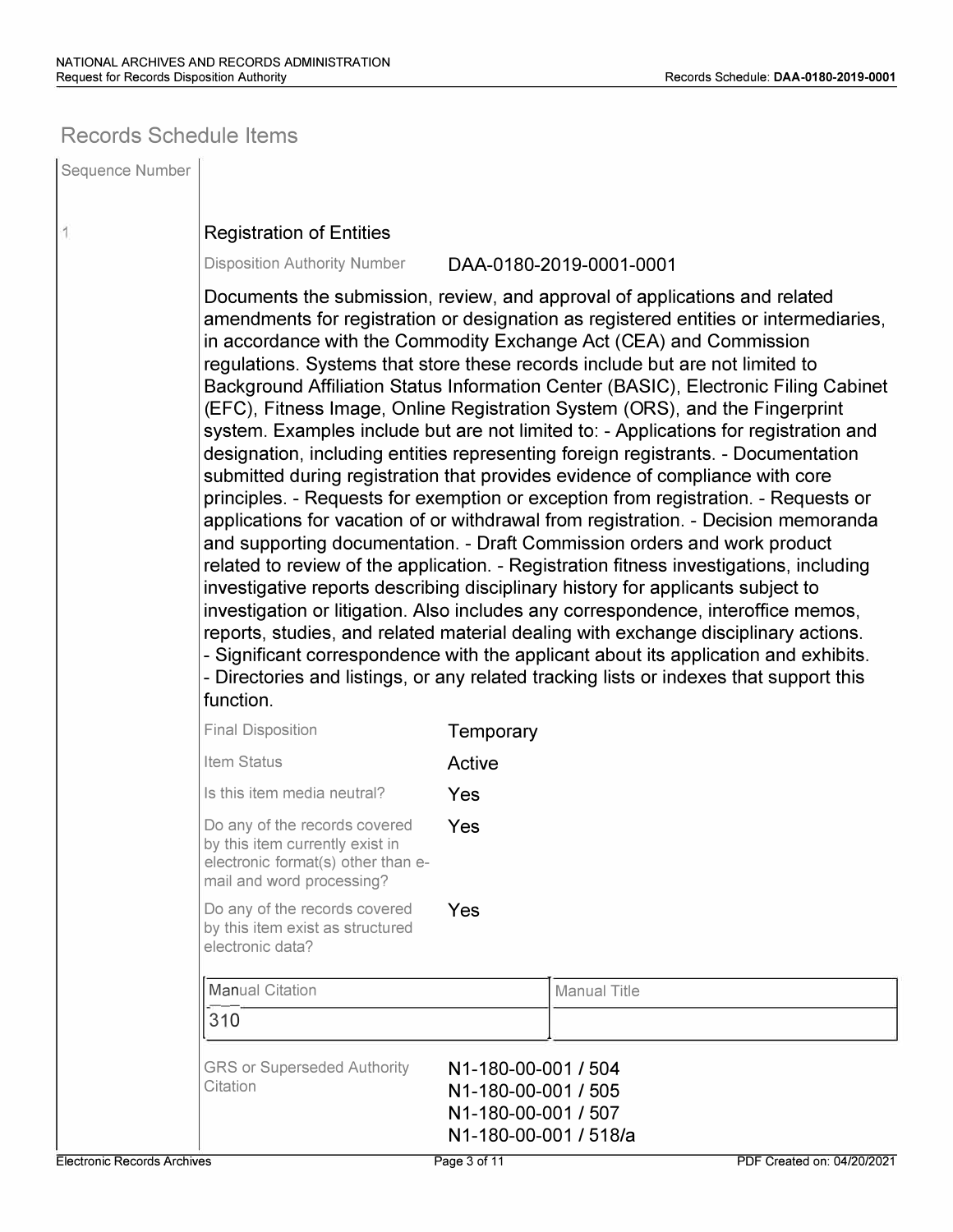|                                                                                               | N1-180-00-001 / 518/b<br>DAA-0180-2017-0001-0001                                                                                                                                                                                                                                                                                                                                                                                                                                                                                                                                                                                                                                                                                                                                                                                                                                                                                                                                                                                                                                                                                                                                                                                                                                                                                                                                                                                                                                                                                                                                                                                                                                                                                                                                                                                                                                                                                                                                                                        |
|-----------------------------------------------------------------------------------------------|-------------------------------------------------------------------------------------------------------------------------------------------------------------------------------------------------------------------------------------------------------------------------------------------------------------------------------------------------------------------------------------------------------------------------------------------------------------------------------------------------------------------------------------------------------------------------------------------------------------------------------------------------------------------------------------------------------------------------------------------------------------------------------------------------------------------------------------------------------------------------------------------------------------------------------------------------------------------------------------------------------------------------------------------------------------------------------------------------------------------------------------------------------------------------------------------------------------------------------------------------------------------------------------------------------------------------------------------------------------------------------------------------------------------------------------------------------------------------------------------------------------------------------------------------------------------------------------------------------------------------------------------------------------------------------------------------------------------------------------------------------------------------------------------------------------------------------------------------------------------------------------------------------------------------------------------------------------------------------------------------------------------------|
| <b>Disposition Instruction</b>                                                                |                                                                                                                                                                                                                                                                                                                                                                                                                                                                                                                                                                                                                                                                                                                                                                                                                                                                                                                                                                                                                                                                                                                                                                                                                                                                                                                                                                                                                                                                                                                                                                                                                                                                                                                                                                                                                                                                                                                                                                                                                         |
| <b>Cutoff Instruction</b>                                                                     | Cut-off when the file is closed                                                                                                                                                                                                                                                                                                                                                                                                                                                                                                                                                                                                                                                                                                                                                                                                                                                                                                                                                                                                                                                                                                                                                                                                                                                                                                                                                                                                                                                                                                                                                                                                                                                                                                                                                                                                                                                                                                                                                                                         |
| <b>Transfer to Inactive Storage</b>                                                           | If desired, transfer to offsite records storage when<br>three years old or when volume warrants.                                                                                                                                                                                                                                                                                                                                                                                                                                                                                                                                                                                                                                                                                                                                                                                                                                                                                                                                                                                                                                                                                                                                                                                                                                                                                                                                                                                                                                                                                                                                                                                                                                                                                                                                                                                                                                                                                                                        |
| <b>Retention Period</b>                                                                       | Destroy 10 year(s) after cut-off                                                                                                                                                                                                                                                                                                                                                                                                                                                                                                                                                                                                                                                                                                                                                                                                                                                                                                                                                                                                                                                                                                                                                                                                                                                                                                                                                                                                                                                                                                                                                                                                                                                                                                                                                                                                                                                                                                                                                                                        |
| <b>Additional Information</b>                                                                 |                                                                                                                                                                                                                                                                                                                                                                                                                                                                                                                                                                                                                                                                                                                                                                                                                                                                                                                                                                                                                                                                                                                                                                                                                                                                                                                                                                                                                                                                                                                                                                                                                                                                                                                                                                                                                                                                                                                                                                                                                         |
| <b>GAO Approval</b>                                                                           | <b>Not Required</b>                                                                                                                                                                                                                                                                                                                                                                                                                                                                                                                                                                                                                                                                                                                                                                                                                                                                                                                                                                                                                                                                                                                                                                                                                                                                                                                                                                                                                                                                                                                                                                                                                                                                                                                                                                                                                                                                                                                                                                                                     |
| <b>Continued Financial and Compliance Oversight</b>                                           |                                                                                                                                                                                                                                                                                                                                                                                                                                                                                                                                                                                                                                                                                                                                                                                                                                                                                                                                                                                                                                                                                                                                                                                                                                                                                                                                                                                                                                                                                                                                                                                                                                                                                                                                                                                                                                                                                                                                                                                                                         |
| <b>Disposition Authority Number</b>                                                           | DAA-0180-2019-0001-0002                                                                                                                                                                                                                                                                                                                                                                                                                                                                                                                                                                                                                                                                                                                                                                                                                                                                                                                                                                                                                                                                                                                                                                                                                                                                                                                                                                                                                                                                                                                                                                                                                                                                                                                                                                                                                                                                                                                                                                                                 |
| research, and review of the information collected.<br><b>Final Disposition</b><br>Item Status | This oversight includes the receipt, review, and analysis of documentation such as<br>financial statements, compliance reports, products and rules, and other required<br>information provided by registered entities and intermediaries. Systems that store<br>these records include but are not limited to Regulatory Statement Review (RSR),<br>ORS, FACTS 2000 system, Teammate, FILAC, and Valuation Analysis Utility<br>and Liquidity Tool (VAULT). Examples include but are not limited to: - Information<br>received from registered entities and intermediaries that demonstrate evidence<br>of compliance with financial requirements and other applicable regulations. This<br>information may include financial reports, financial statement data and notes,<br>disclosure reports, report review forms of audit branch staff that are not the subject<br>of investigation or litigation, and related registrant data. - Information received from<br>registered entities and intermediaries that demonstrate continuing compliance,<br>including proposed new rules or rule amendments, submissions of new products<br>for listing, and submission of swaps for clearing requirement determination. -<br>Notifications, delivery notices, and correspondence related to registered entities<br>and intermediaries' ongoing activities and violations of requirements such as<br>speculative positions, adjusted net capital, etc. Includes logbooks or indexes of<br>violations. - Reports, data, and correspondence documenting the establishment<br>and maintenance of anti-money laundering programs or other financial oversight<br>and compliance programs as required by the Commodity Exchange Act (CEA) and<br>CFTC regulations. Includes any information received regarding prohibitions and<br>restrictions on proprietary trading and permitted underwriting and risk mitigation<br>activities. - Reports, working papers and other information resulting from analysis,<br>Temporary<br>Active |

2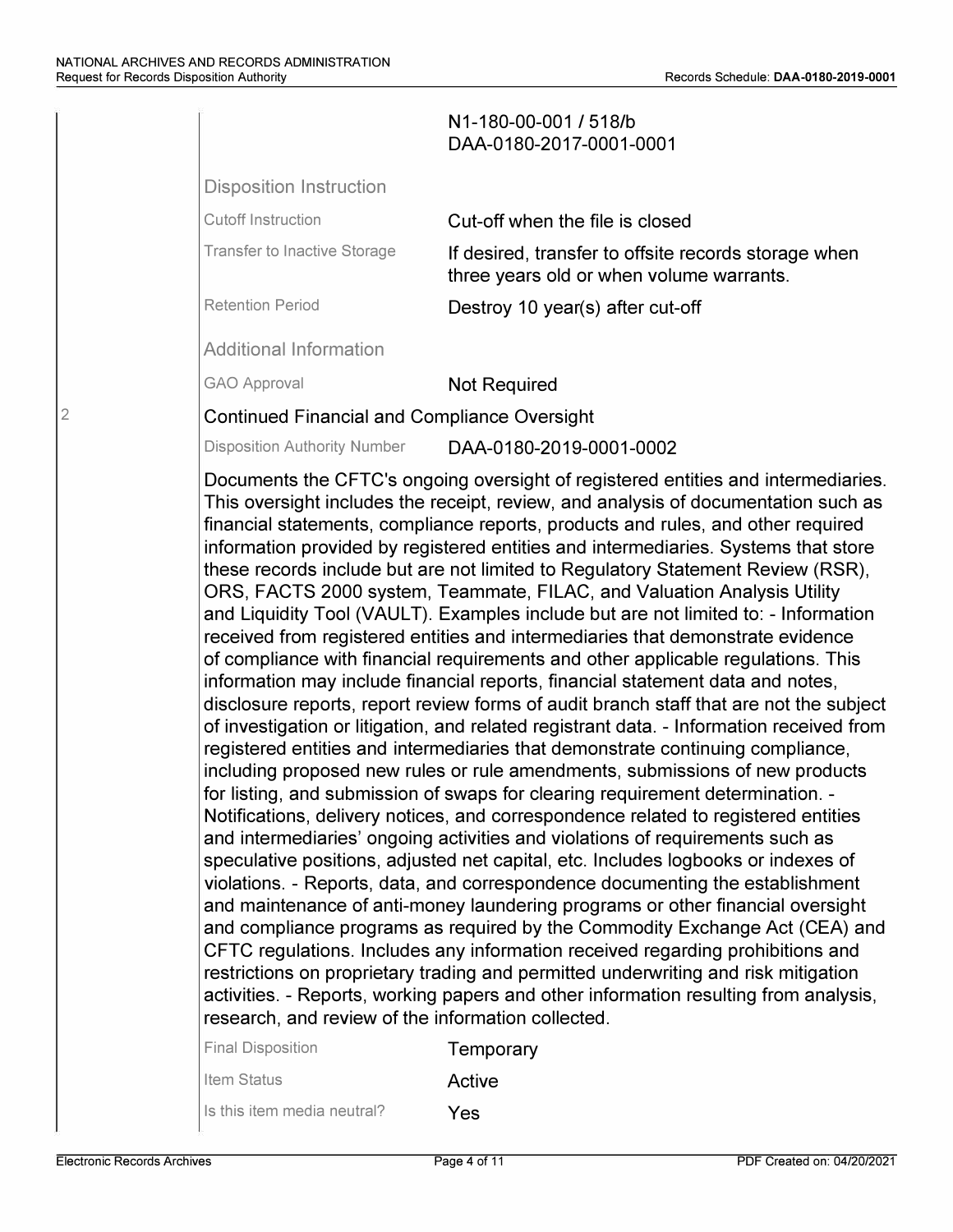| Do any of the records covered<br>by this item currently exist in<br>electronic format(s) other than e-<br>mail and word processing? | Yes                                                                                                                                                                                                                                                                                                                                                                                                                                                                                                                                                                                                                                                                                                                                                                                    |  |
|-------------------------------------------------------------------------------------------------------------------------------------|----------------------------------------------------------------------------------------------------------------------------------------------------------------------------------------------------------------------------------------------------------------------------------------------------------------------------------------------------------------------------------------------------------------------------------------------------------------------------------------------------------------------------------------------------------------------------------------------------------------------------------------------------------------------------------------------------------------------------------------------------------------------------------------|--|
| Do any of the records covered<br>by this item exist as structured<br>electronic data?                                               | Yes                                                                                                                                                                                                                                                                                                                                                                                                                                                                                                                                                                                                                                                                                                                                                                                    |  |
| <b>Manual Citation</b>                                                                                                              | <b>Manual Title</b>                                                                                                                                                                                                                                                                                                                                                                                                                                                                                                                                                                                                                                                                                                                                                                    |  |
| 330                                                                                                                                 |                                                                                                                                                                                                                                                                                                                                                                                                                                                                                                                                                                                                                                                                                                                                                                                        |  |
| <b>GRS or Superseded Authority</b><br>Citation                                                                                      | N1-180-00-001 / 500<br>N1-180-00-001 / 502<br>N1-180-00-001 / 503<br>N1-180-00-001 / 506<br>N1-180-00-001 / 508<br>N1-180-00-001 / 512/B<br>N1-180-00-001 / 513<br>N1-180-09-002 / 1/B/1<br>N1-180-09-002 / 1/B/3<br>N1-180-09-002 / 1/B/4/A<br>N1-180-09-002 / 1/B/4/B<br>N1-180-09-002 / 1/B/5<br>N1-180-09-002 / 1/B/6                                                                                                                                                                                                                                                                                                                                                                                                                                                              |  |
| <b>Disposition Instruction</b>                                                                                                      |                                                                                                                                                                                                                                                                                                                                                                                                                                                                                                                                                                                                                                                                                                                                                                                        |  |
| <b>Cutoff Instruction</b>                                                                                                           | Cut-off upon completion of action or contract,<br>whichever is appropriate.                                                                                                                                                                                                                                                                                                                                                                                                                                                                                                                                                                                                                                                                                                            |  |
| <b>Retention Period</b>                                                                                                             | Destroy 5 year(s) after cut-off                                                                                                                                                                                                                                                                                                                                                                                                                                                                                                                                                                                                                                                                                                                                                        |  |
| <b>Additional Information</b>                                                                                                       |                                                                                                                                                                                                                                                                                                                                                                                                                                                                                                                                                                                                                                                                                                                                                                                        |  |
| <b>GAO Approval</b>                                                                                                                 | <b>Not Required</b>                                                                                                                                                                                                                                                                                                                                                                                                                                                                                                                                                                                                                                                                                                                                                                    |  |
| <b>Economic Research and Risk Oversight</b>                                                                                         |                                                                                                                                                                                                                                                                                                                                                                                                                                                                                                                                                                                                                                                                                                                                                                                        |  |
| <b>Disposition Authority Number</b>                                                                                                 | DAA-0180-2019-0001-0003                                                                                                                                                                                                                                                                                                                                                                                                                                                                                                                                                                                                                                                                                                                                                                |  |
|                                                                                                                                     | Documents the CFTC's efforts to identify changes within the market, reveal areas<br>of risk, research economic trends, assess the impact of registered entities and<br>intermediaries' activities, and detect and prevent disruptions or fraudulent activities<br>within the market. Systems that store these records include but are not limited to<br>Stressing Positions at Risk (SPARK). Examples include but are not limited to: -<br>Information received from registered entities and intermediaries for the purpose<br>of research or reviewing and analyzing potential risk. Information may include<br>hedge fund reports and supporting data, firm financial data, currency conversion<br>rates, risk exposure reports, and monthly margin rate reports and related data. - |  |

3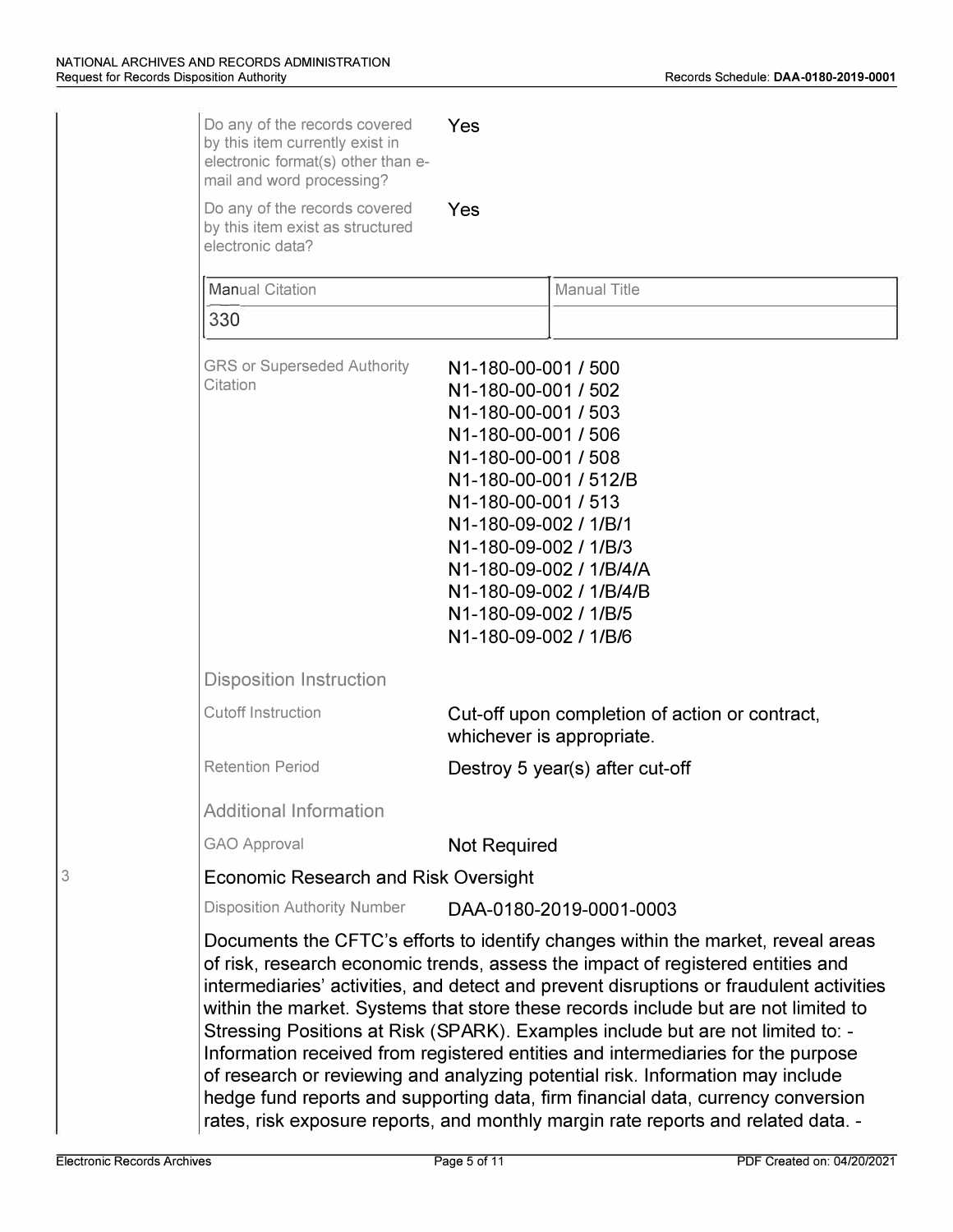340 Supporting information used to examine risk such as currency conversion data. - Reports, research, significant correspondence, and other information resulting from analysis and review of the information collected, such as summary reports, trader risk review reports, benchmark monthly margin reports, major market move reports, daily price reports, and other documentation. Final Disposition **Temporary** Item Status **Active** Is this item media neutral?  $Yes$ Do any of the records covered  $Y_{\text{ES}}$ by this item currently exist in electronic format(s) other than email and word processing? Do any of the records covered Yes by this item exist as structured electronic data? Manual Citation **Manual Title**  $\lfloor$ GRS or Superseded Authority **N**1-180-09-004 / 2 Citation **N**1-180-09-004 / 3 **N**1-180-09-004 / 4 **N**1-180-09-004 / 6 **N**1-180-09-004 / 7 N1-180-09-004 *I* 10 N1-180-09-004 *I* 11 N1-180-09-004 *I* 12 DAA-0180-2014-0001-0003 Disposition Instruction Cutoff Instruction **Cut-off at the end of the fiscal year in which the** review is completed. Retention Period **Destroy 10 year(s) after cut-off** Additional Information GAO Approval **Not Required** Criteria, Metrics, and Formulas Disposition Authority Number DAA-0180-2019-0001-0004 Documents the methods and criteria used to analyze the activities of registered entities and intermediaries and the data they provide. Systems that store these records include but are not limited include the Regulatory Statement Review (RSR), Statistical Analysis System (SAS), and Global Risk systems. Examples

 $\Delta$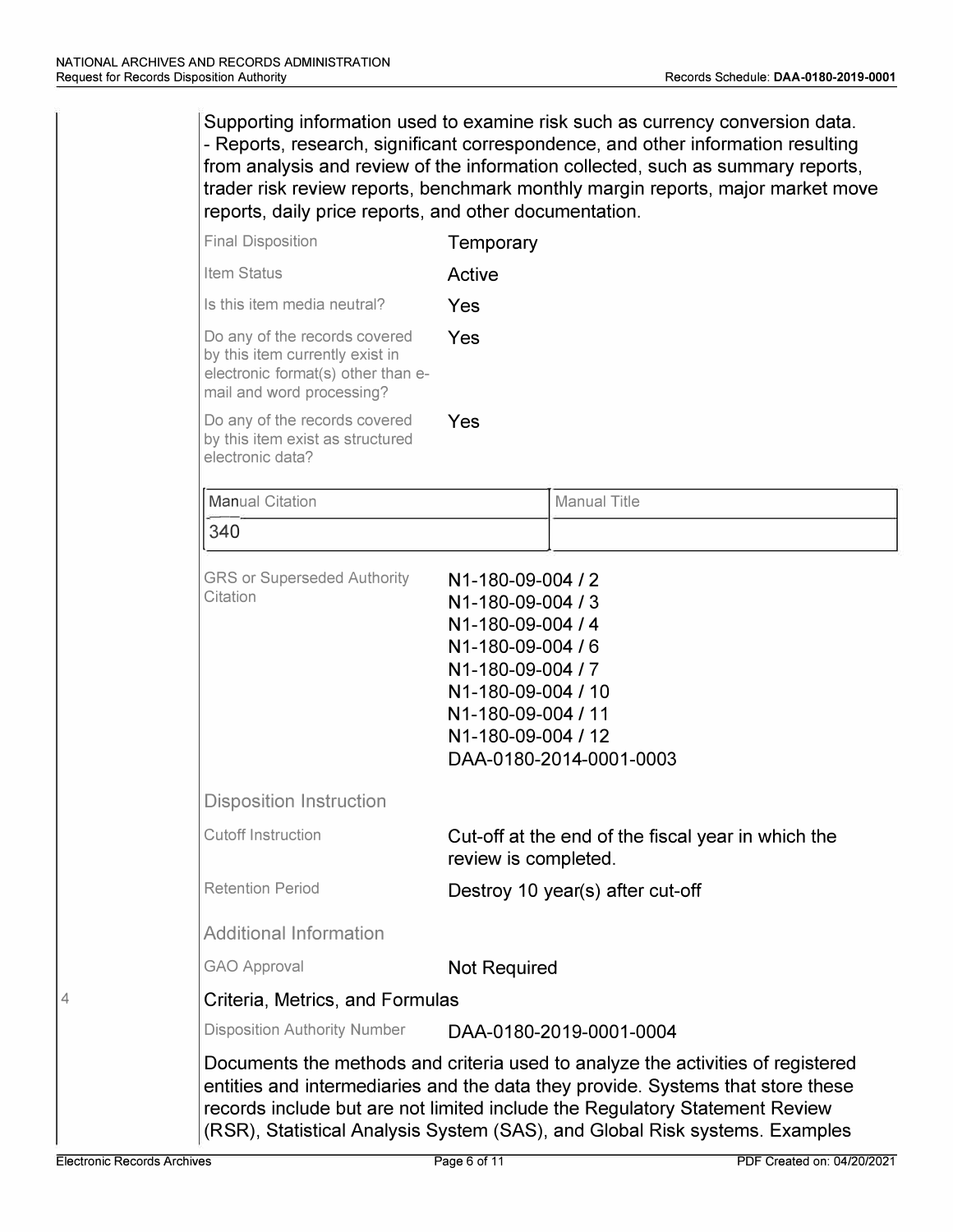| include but are not limited to: - Formulas used to evaluate and analyze market<br>data and/or to highlight areas of concern, inconsistencies, or areas of risk. -<br>Hypothetical scenarios and projections used to assess areas of risk to the markets. |                       |                                                                                                                                                                                                                                                                                                                                                             |  |
|----------------------------------------------------------------------------------------------------------------------------------------------------------------------------------------------------------------------------------------------------------|-----------------------|-------------------------------------------------------------------------------------------------------------------------------------------------------------------------------------------------------------------------------------------------------------------------------------------------------------------------------------------------------------|--|
| <b>Final Disposition</b>                                                                                                                                                                                                                                 | Temporary             |                                                                                                                                                                                                                                                                                                                                                             |  |
| Item Status                                                                                                                                                                                                                                              | Active                |                                                                                                                                                                                                                                                                                                                                                             |  |
| Is this item media neutral?                                                                                                                                                                                                                              | Yes                   |                                                                                                                                                                                                                                                                                                                                                             |  |
| Do any of the records covered<br>by this item currently exist in<br>electronic format(s) other than e-<br>mail and word processing?                                                                                                                      | Yes                   |                                                                                                                                                                                                                                                                                                                                                             |  |
| Do any of the records covered<br>by this item exist as structured<br>electronic data?                                                                                                                                                                    | Yes                   |                                                                                                                                                                                                                                                                                                                                                             |  |
| <b>Manual Citation</b>                                                                                                                                                                                                                                   |                       | <b>Manual Title</b>                                                                                                                                                                                                                                                                                                                                         |  |
| 341                                                                                                                                                                                                                                                      |                       |                                                                                                                                                                                                                                                                                                                                                             |  |
| <b>GRS or Superseded Authority</b><br>Citation                                                                                                                                                                                                           | N1-180-09-002 / 1/B/2 |                                                                                                                                                                                                                                                                                                                                                             |  |
| <b>Disposition Instruction</b>                                                                                                                                                                                                                           |                       |                                                                                                                                                                                                                                                                                                                                                             |  |
| <b>Retention Period</b>                                                                                                                                                                                                                                  | than when 3 years old | Destroy when superseded or obsolete, but no sooner                                                                                                                                                                                                                                                                                                          |  |
| <b>Additional Information</b>                                                                                                                                                                                                                            |                       |                                                                                                                                                                                                                                                                                                                                                             |  |
| <b>GAO Approval</b>                                                                                                                                                                                                                                      | <b>Not Required</b>   |                                                                                                                                                                                                                                                                                                                                                             |  |
| <b>Risk Rankings</b>                                                                                                                                                                                                                                     |                       |                                                                                                                                                                                                                                                                                                                                                             |  |
| <b>Disposition Authority Number</b>                                                                                                                                                                                                                      |                       | DAA-0180-2019-0001-0005                                                                                                                                                                                                                                                                                                                                     |  |
| Positions at Risk (SPARK).                                                                                                                                                                                                                               |                       | Documents, lists, or ranks registered entities and intermediaries whose positions<br>may pose a risk to the markets or clearing firms. Examples include the largest net<br>long or net short positions, or other risk factors identified through analysis of their<br>activities. Systems that store these records include but are not limited to Stressing |  |
| <b>Final Disposition</b>                                                                                                                                                                                                                                 | Temporary             |                                                                                                                                                                                                                                                                                                                                                             |  |
| Item Status                                                                                                                                                                                                                                              | Active                |                                                                                                                                                                                                                                                                                                                                                             |  |
| Is this item media neutral?                                                                                                                                                                                                                              | Yes                   |                                                                                                                                                                                                                                                                                                                                                             |  |
| Do any of the records covered<br>by this item currently exist in<br>electronic format(s) other than e-<br>mail and word processing?                                                                                                                      | Yes                   |                                                                                                                                                                                                                                                                                                                                                             |  |

5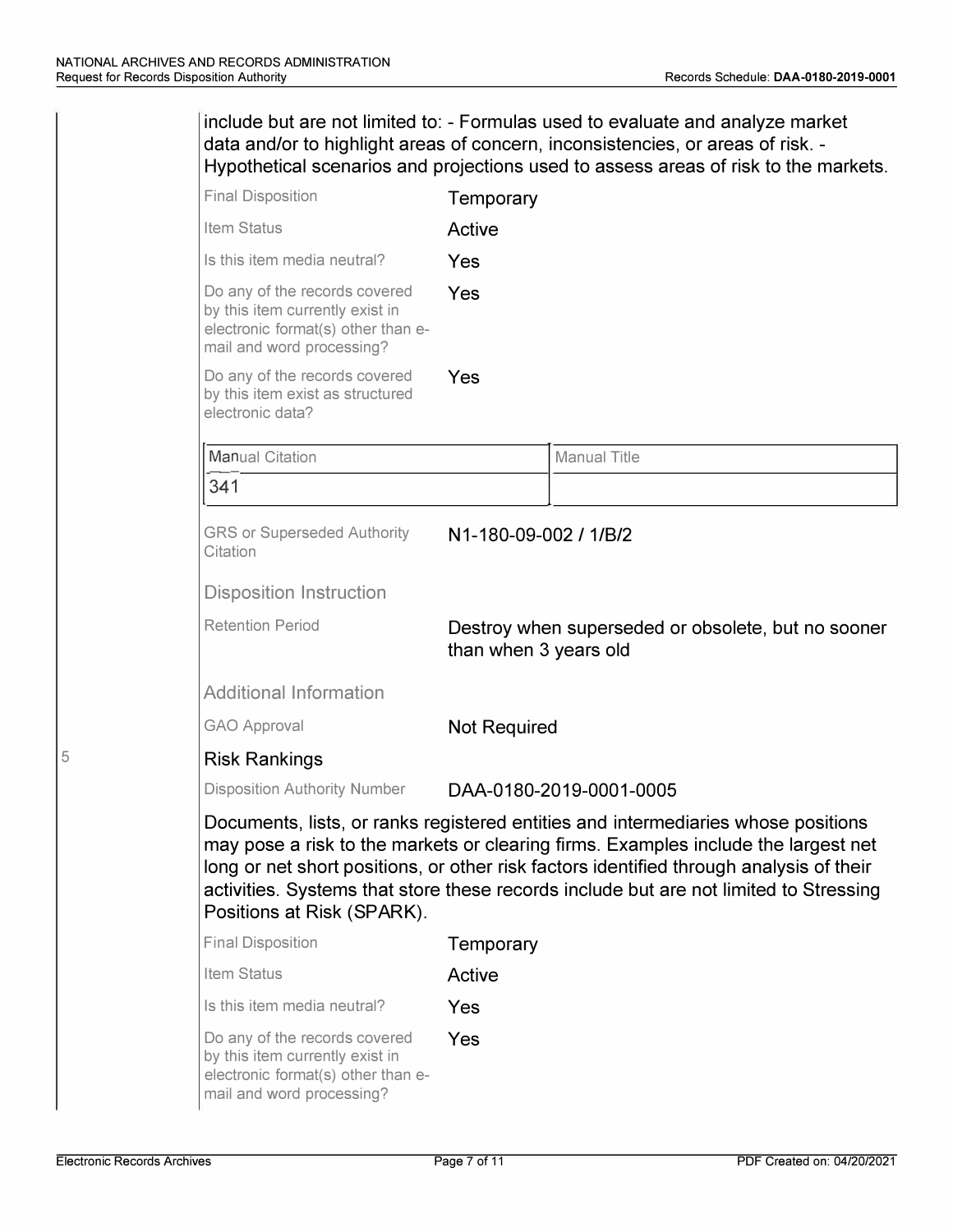| <b>Manual Citation</b>                                                 | <b>Manual Title</b>                                                                                                                                                                                                                                                                                                                                                                                                                                                                                                                                                                                                                                                                         |
|------------------------------------------------------------------------|---------------------------------------------------------------------------------------------------------------------------------------------------------------------------------------------------------------------------------------------------------------------------------------------------------------------------------------------------------------------------------------------------------------------------------------------------------------------------------------------------------------------------------------------------------------------------------------------------------------------------------------------------------------------------------------------|
| 342                                                                    |                                                                                                                                                                                                                                                                                                                                                                                                                                                                                                                                                                                                                                                                                             |
| <b>GRS or Superseded Authority</b><br>Citation                         | N1-180-09-004 / 5<br>N1-180-09-004 / 8<br>N1-180-09-004 / 9                                                                                                                                                                                                                                                                                                                                                                                                                                                                                                                                                                                                                                 |
| <b>Disposition Instruction</b>                                         |                                                                                                                                                                                                                                                                                                                                                                                                                                                                                                                                                                                                                                                                                             |
| <b>Retention Period</b>                                                | Destroy when 3 years old.                                                                                                                                                                                                                                                                                                                                                                                                                                                                                                                                                                                                                                                                   |
| <b>Additional Information</b>                                          |                                                                                                                                                                                                                                                                                                                                                                                                                                                                                                                                                                                                                                                                                             |
| <b>GAO Approval</b>                                                    | <b>Not Required</b>                                                                                                                                                                                                                                                                                                                                                                                                                                                                                                                                                                                                                                                                         |
| <b>Transaction Oversight and Reporting</b>                             |                                                                                                                                                                                                                                                                                                                                                                                                                                                                                                                                                                                                                                                                                             |
| <b>Disposition Authority Number</b>                                    | DAA-0180-2019-0001-0006                                                                                                                                                                                                                                                                                                                                                                                                                                                                                                                                                                                                                                                                     |
|                                                                        | transactions, positions, contracts, prices, and volume. Examples include but are<br>not limited to: - Alerts, complaints, or referrals that recommend closer review                                                                                                                                                                                                                                                                                                                                                                                                                                                                                                                         |
|                                                                        | or oversight of trading activities and any resulting analysis or review initiated to<br>identify any potential trading violations or detect market manipulation. This does<br>not include any final reports published for public use or that document historical<br>or significant actions and decisions taken by the CFTC. - Internal reports and<br>as part of "special calls." This item does not cover the following records: - Any<br>market reports or analyses summarizing or aggregating economic data in either<br>create or update CFTC official policies, and associated raw data or databases<br>maintained by the Office of Data and Technology in support of these functions. |
|                                                                        | findings, conclusions correspondence, substantial working papers and any other<br>Temporary                                                                                                                                                                                                                                                                                                                                                                                                                                                                                                                                                                                                 |
|                                                                        | Active                                                                                                                                                                                                                                                                                                                                                                                                                                                                                                                                                                                                                                                                                      |
| <b>Final Disposition</b><br>Item Status<br>Is this item media neutral? | research on submitted information and related oversight activities including notes,<br>related records. - Information obtained from registered entities and intermediaries<br>narrative or statistical format, and published for industry or public use, or used to<br>Yes                                                                                                                                                                                                                                                                                                                                                                                                                  |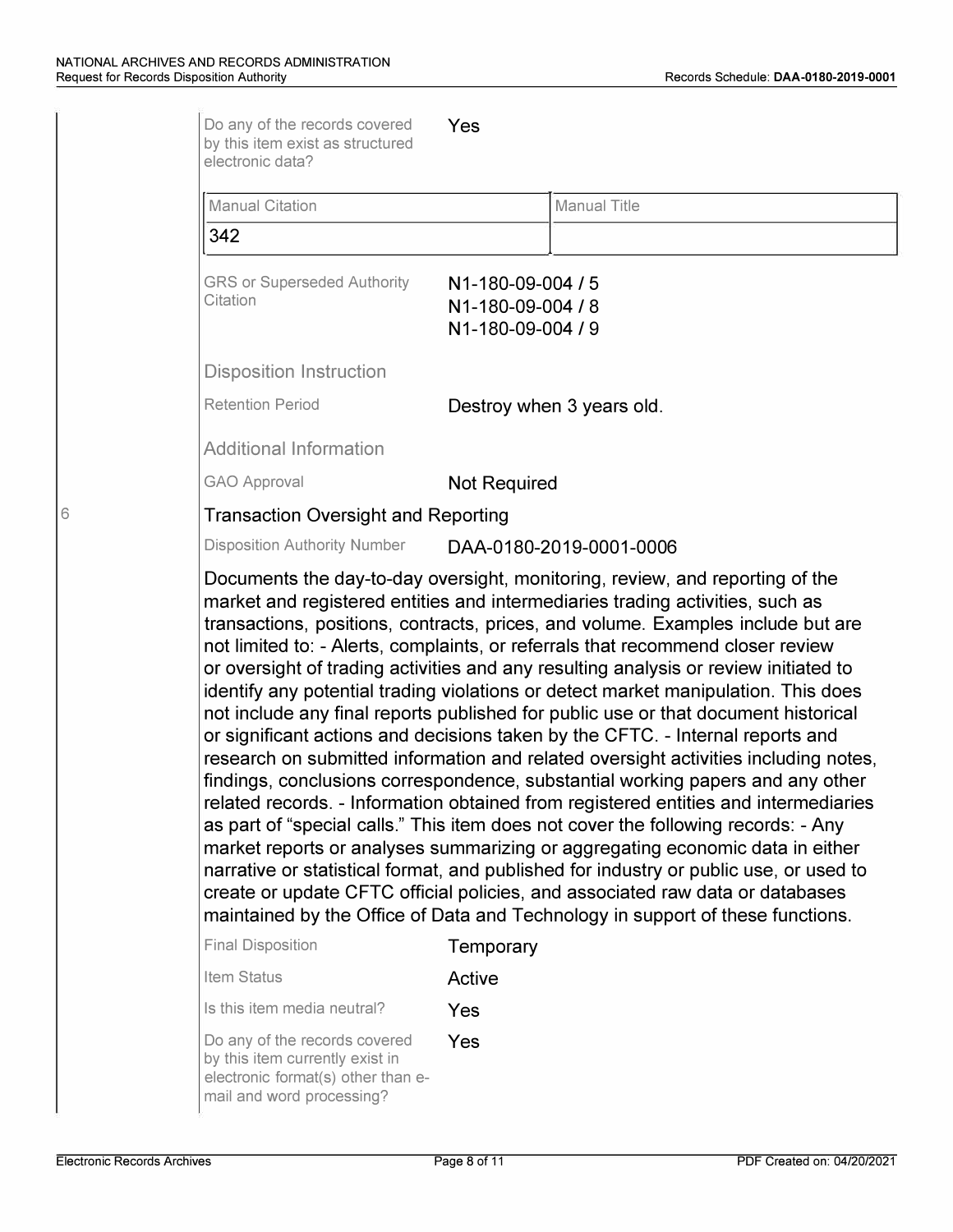| Do any of the records covered<br>by this item exist as structured<br>electronic data? | Yes                                                                |  |
|---------------------------------------------------------------------------------------|--------------------------------------------------------------------|--|
| <b>Manual Citation</b>                                                                | <b>Manual Title</b>                                                |  |
| 360                                                                                   |                                                                    |  |
| <b>GRS or Superseded Authority</b><br>Citation                                        | N1-180-00-001 / 510<br>N1-180-00-001 / 519/C<br>N1-180-09-003 / 20 |  |
| <b>Disposition Instruction</b>                                                        |                                                                    |  |
| <b>Retention Period</b>                                                               | Destroy when 10 years old                                          |  |
| <b>Additional Information</b>                                                         |                                                                    |  |
| <b>GAO Approval</b>                                                                   | <b>Not Required</b>                                                |  |